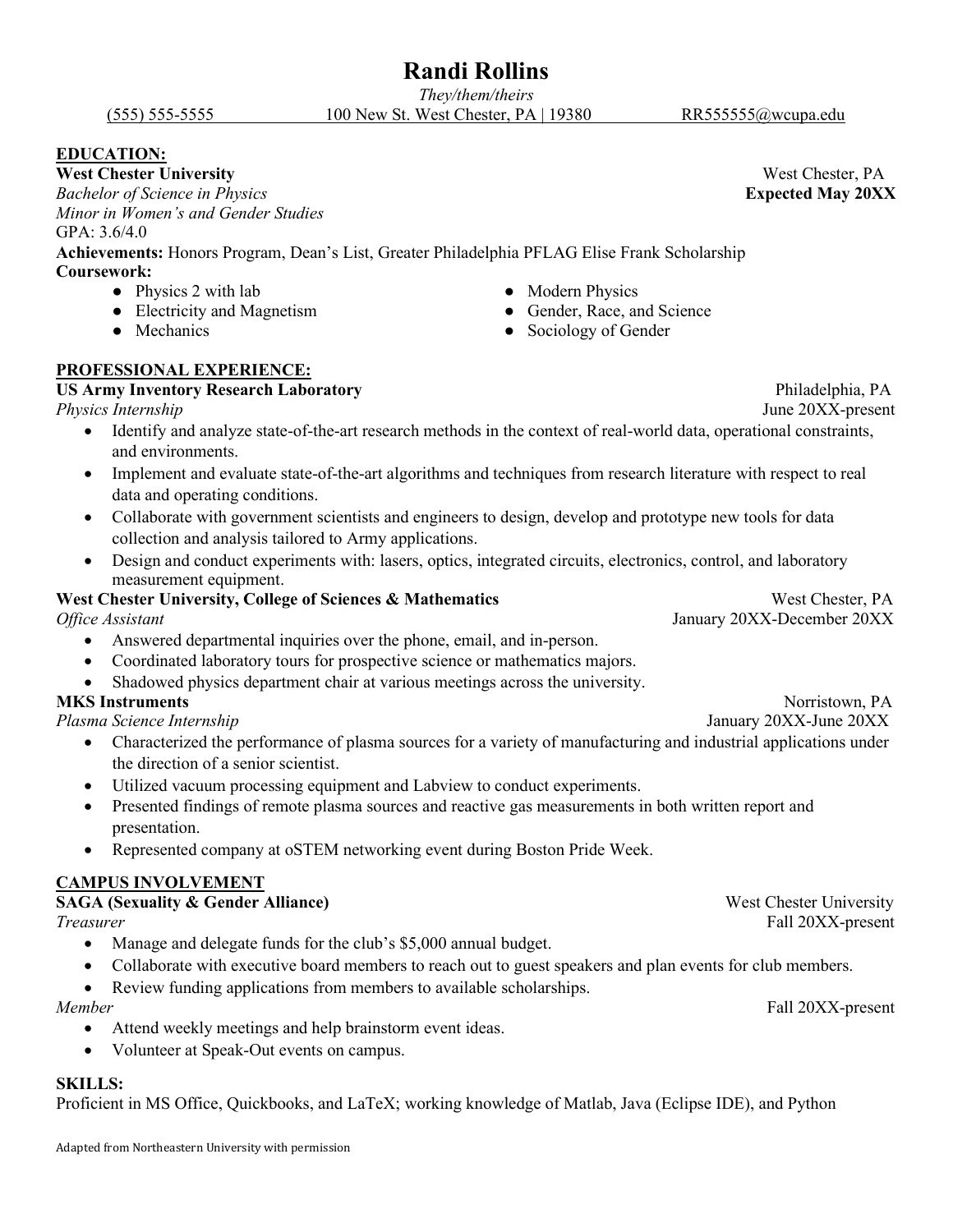### Frederick First-Year

123 University Hall, West Chester, PA, 19383 Ff123123@wcupa.edu | (999)888-7777

### EDUCATION

West Chester University of Pennsylvania, West Chester, PA

Bachelor of Science in Biology, Anticipated Graduation: May 20XX *OR*

West Chester University of Pennsylvania, West Chester, PA Currently Enrolled as Exploratory Studies, Anticipated Graduation: May 20XX

### Roman Catholic High School, Philadelphia, PA

GPA 3.89/4.0, Graduation: June 20XX

### WORK EXPERIENCE

Target, Philadelphia, PA Sales Associate, June 20XX – Present

- Assist customers with purchases
- Handle customer questions and complaints, working to ensure customer satisfaction
- Operate cash register
- Monitor security system

Juniata Golf Club, Philadelphia, PA Grounds Keeper, March 20XX – September 20XX

- Helped with general outdoor maintenance of the course
- Worked as member of grounds crew team
- Maintained lawn equipment
- Assured general maintenance of golf carts

### **ACTIVITIES**

- Colleges Against Cancer 20XX present
- American Cancer Society Relay for Life 20XX-20XX
- Yearbook committee 20XX-20XX
- Class Treasurer 20XX

### **SKILLS**

Microsoft Office: Word, Excel, PowerPoint, Outlook; basic Spanish

### HONOR & ACTIVITIES

- Eagle Scout, May 20XX
- National Honor Society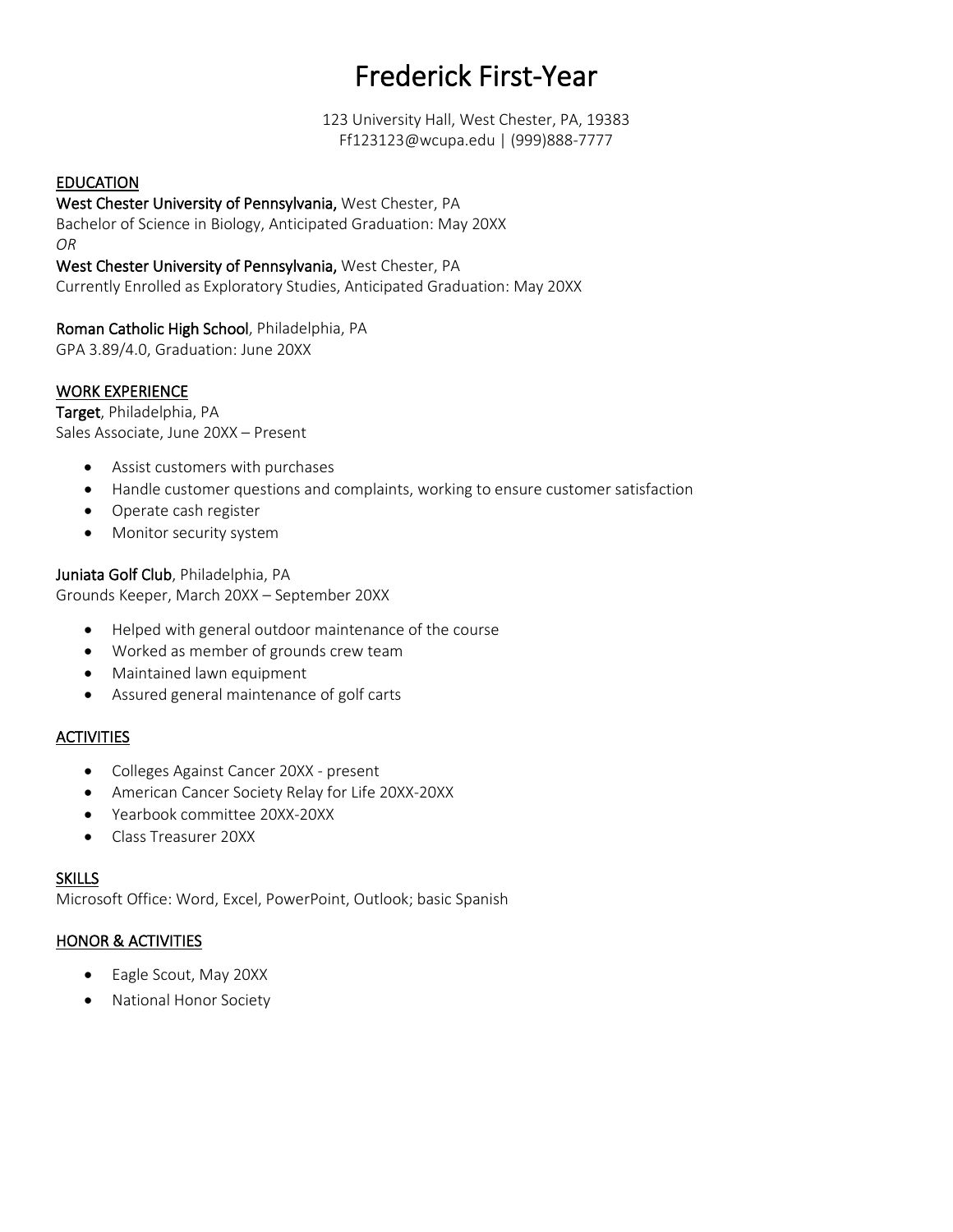### **Sara Smith**

West Chester, PA (484) 000-0000 ss000000@wcupa.edu

### **EDUCATION**

West Chester University, West Chester, PA, May 20XX **Bachelor of Arts: History** Minor in French Organization for Autism Research Scholarship, 20XX – Present

Delaware County Community College, Media, PA, May 20XX **Associate of Arts, Liberal Studies, Cum Laude.** Adults with Autism Scholarship, 20XX - 20XX President's Honor Roll: Spring 20XX, Fall 20XX

### **EXPERIENCE**

Pennsylvania Veterans Museum, Media, PA Summer 20XX and 20XX **Museum Technician Volunteer**

- Provided hospitality and education tours for field trips and visitors
- Maintained knowledge of the displays, gift store items and sales
- Wrote and designed information display boards
- Assisted with installing, arranging, and preparing artifacts for exhibition, ensuring the artifacts' safety

Iron Hill Brewery, Media, PA, June 20XX - July 20XX) **Take-Away Server**

- Provided great customer service to curb-side patrons
- Served food to individuals outside of a restaurant environment
- Maintained clean working environment

### **PRESENTATIONS**

- Autism Awareness Day panel discussion, April 20XX
- PA Community on Transition Conference presentation, July 20XX

### **CAMPUS INVOLVEMENT**

History Club, West Chester University, September 20XX – Present French Club, West Chester University, September 20XX - Present Best Buddies Volunteer, DCCC, September 20XX – May 20XX

- Vice President, January 20XX May 20XX
	- Coordinated member schedules
	- Arranged a campus fundraiser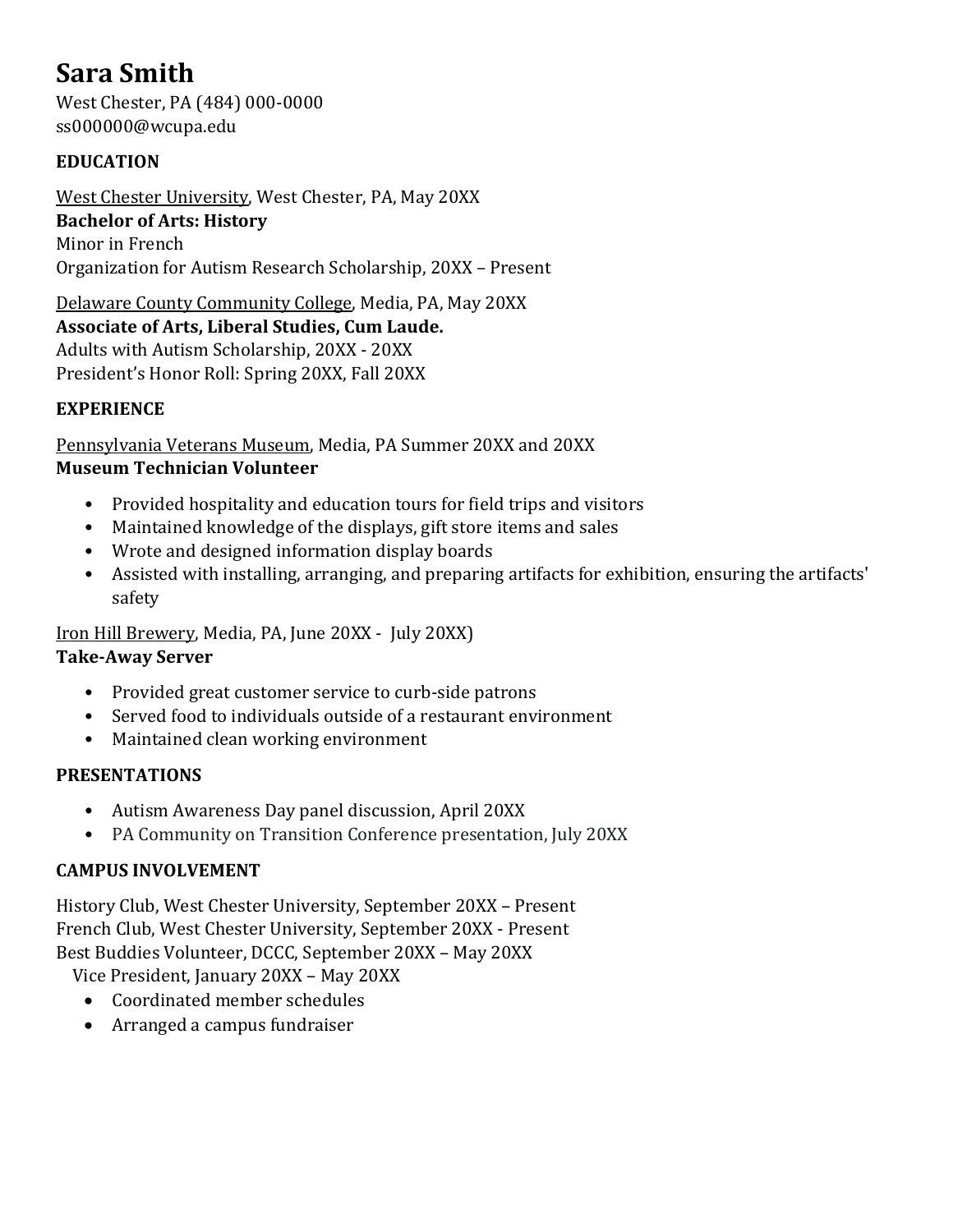# **Miranda Military**

321 Nation Drive, Malvern, PA 19355 (484) 123-4567 | mm999888@wcupa.edu

### **EDUCATION**

### **West Chester University of Pennsylvania, West Chester PA**

*Bachelor of Arts in Communication Studies,* May 20XX

- Minor: Media and Culture
- $\bullet$  GPA: 3.7
- Dean's List: Fall 20XX, Spring 20XX

### **Delaware County Community College**

*Associate of Science in Marketing,* May 20XX

 $\bullet$  GPA 3.8

### **RELEVANT EXPERIENCE**

### **Digital Marketing Agency**, Plymouth Meeting, PA

*Social Media & Marketing Intern*, June 20XX-September 20XX

- Collaborate with the marketing team on day-to-day social media management for multiple clients/partners
- Monitor social media presence and complete daily social media outreach
- Develop promotional social media campaigns to engage users and build followers
- Communicate information to our management team, as needed, both in-person and through email
- Research and assist with developing marketing material

### **ADDITIONAL PROFESSIONAL EXPERIENCE**

#### **United States Navy**

*Aircrewman,* May 20XX- May 20XX

- Coordinated with fellow crewmen to complete combat, reconnaissance, transport, and search and rescue missions overseas
- Operated and maintained aircraft communications and detection equipment to ensure safety and security
- Collaborated with others to maintain proper inventory of cargo, fuel, and emergency equipment
- Commended by officers for courtesy and professionalism

### **CAMPUS INVOLVEMENT**

### **Student Veterans Group (SVG), West Chester University**

*Vice President,* September 20XX-present

- Planned and communicated upcoming meetings and events to members through in-person communication and email correspondence
- Generated marketing and promotional materials for use on social media, i.e. Facebook, and SVG blog
- Participated in monthly meetings and discussions related to the enhancement of student veterans' engagement on campus

### **SKILLS**

Computer: Proficient in Microsoft Office, Photoshop and Illustrator Language: Fluent in Spanish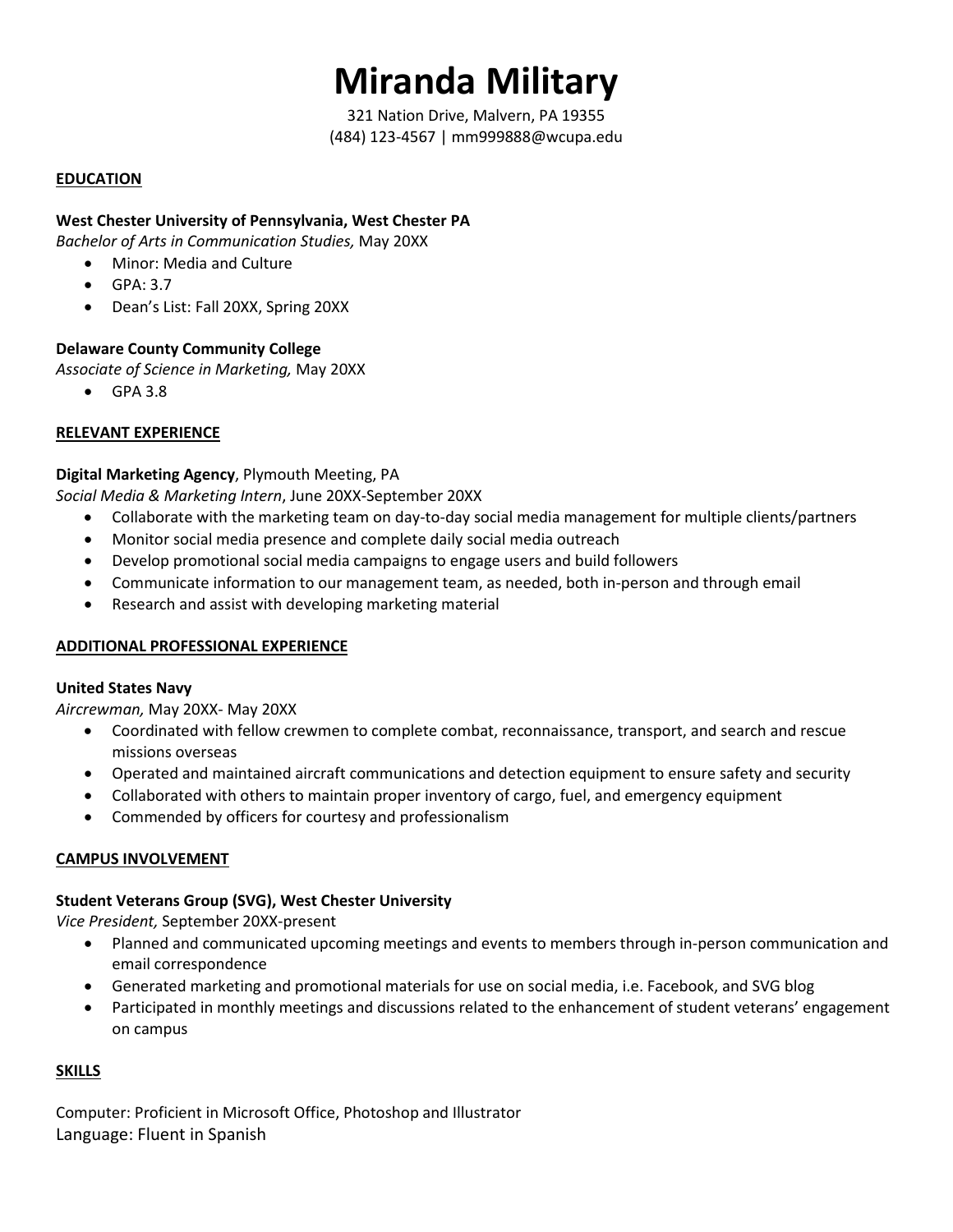# Anna Athlete

34 Sports Avenue Media, PA 19063 | 610.555.5555 | aa123456@wcupa.edu

### EDUCATION

**Bachelor of Science, May 20XX, West Chester University of Pennsylvania**, West Chester, PA

• **Major: Marketing**

### INTERCOLLEGIATE ATHLETICS

**Division II Women's Varsity Soccer Team**

**West Chester University,** Fall 20XX-Present

- Devote 20+ hours per week to athletics while maintaining a full-time student status
- Collaborate with fellow team members both on and off the field
- Dedicate large amounts of commitment and responsibility towards fellow players and coaches
- Participate in various clinics and training sessions to teach athletic and life skills to youth
- Serve the community through ongoing projects, including fundraising efforts for local schools

### RELATED EXPERIENCE

### **Philadelphia Union,** Chester, PA

**Community Relations Intern,** Summer 20XX

- Supervised Union Soccer School Summer Camps and Tournaments
- Collaborated with staff to plan five fundraising and community engagement events
- Prepared presentations to promote the Philadelphia Union Foundation
- Supported the mission of the Philadelphia Union by contributing to game day responsibilities
- Participated in YSC Community Day and several other community service projects

### LEADERSHIP EXPERIENCE

**YMCA,** West Chester, PA

**Youth Soccer Instructor,** Fall 20XX-Present

- Coach soccer team for youth ages 7-8 years
- Coordinate weekly practices and social gatherings
- Mentor team members both on and off the field by providing individual support

**Day Camp Head Counselor,** Summer 20XX

- Supervised camp counselors to ensure programs were running smoothly
- Organized games and events to encourage social interactions among campers
- Collaborated with six other Head Counselors to create weekly learning themes

**Day Camp Counselor,** Summers 20XX-20XX

- Engaged children, ages 4-10, in various developmental activities
- Ensured safety and well-being of campers
- Communicated with families to ensure campers were given necessary assistance

### AWARDS & ACTIVITIES

- Certified Student Leader through SAIL (Students Actively Involved in Leadership), Fall 20XX
- Attend various workshops with Women Leading Up Series, Spring 20XX, Fall 20XX
- Participate in Annual Spring Leadership Experience, Spring 20XX

### **SKILLS**

• Proficient utilizing Microsoft Word, Excel, PowerPoint and Prezi